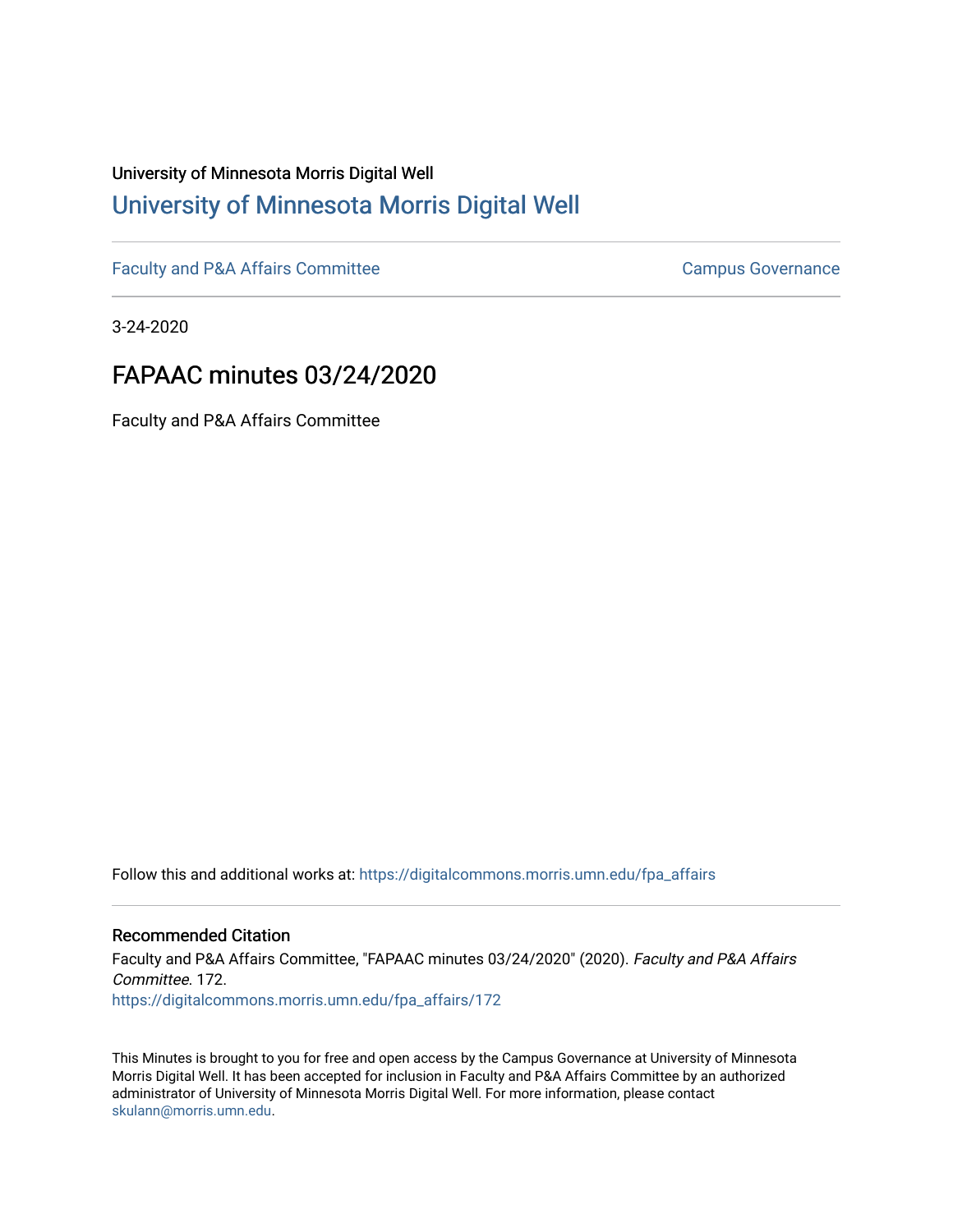Faculty P&A Affairs Committee Meeting Minutes Tuesday, March 24, 2020 Virtual Meeting, 11:40 am – 12:40 pm.

Present: Chlene Anderson, Brad Deane, Nick Skulan, Simon Tillier, Stephen DesLauriers.

Chlene Anderson called the meeting to order.

Meeting minutes from 03/10/20 were reviewed with no corrections and approved.

#### **Reports:**

 **EDA Training - Ideas for funding UMM Award for Excellence in Mentoring Undergraduate Research or Creative Activity** – no report

## **Unfinished Business:**

- **Fall Professional Development Day (FPDD) Planning** Chlene reported that Adele Lawler has reserved Edson Auditorium, Alumni Room, and Cougar Room for FPDD on Tuesday, August 18. Brad contacted Bart Finzel, UMN Finance Committee Member. Brad and Bart will lead a financial update session. Additional ideas were discussed and added to the draft Fall 2020 Schedule during the meeting. The following tasks were assigned.
	- Brad will find a UMD faculty union spokesperson for the keynote on advocacy. This was the highest rated topic from the FPDD survey.
	- Chlene will contact Dean Janet Ericksen to find out who's the Morris AAUP representative for a panel discussion on challenges for the next five to ten years.
	- Nick will find a P&A representative for the panel discussion.
	- Chlene will find a USA officer for the panel discussion.
	- Discussed if some participants might prefer to ask questions anonymously. Simon noted that there is a wooden box suitable for collecting questions by the HFA Recital Hall.
	- Simon will contact Angie Berlinger to find a speaker for the session addressing faculty and staff burnout.
	- Stephen and Brad will serve as moderators for the retrospective session on the spring continuation of teaching.
	- Nick will serve as a moderator for the retrospective session on the spring continuation of support services. He will also find someone to moderate with him.
	- Over 90 percent of survey participants were either very interested or somewhat interested in a social activity. The highest rated social activities to end the day were an off-campus happy hour or a picnic respectively.

#### **New Business:**

- **Conference Call with Dean Ericksen and McCallister and Quin Agency -** call was canceled.
- **Check-in: Gather thoughts, comments, questions, and suggestions about continuation of teaching and support services this spring.**
	- Faculty committee members will email the faculty list-serve for their division.
	- P&A committee members will gather the same from P&A staff providing services and support for students, faculty, and staff.

#### **Other Business:**